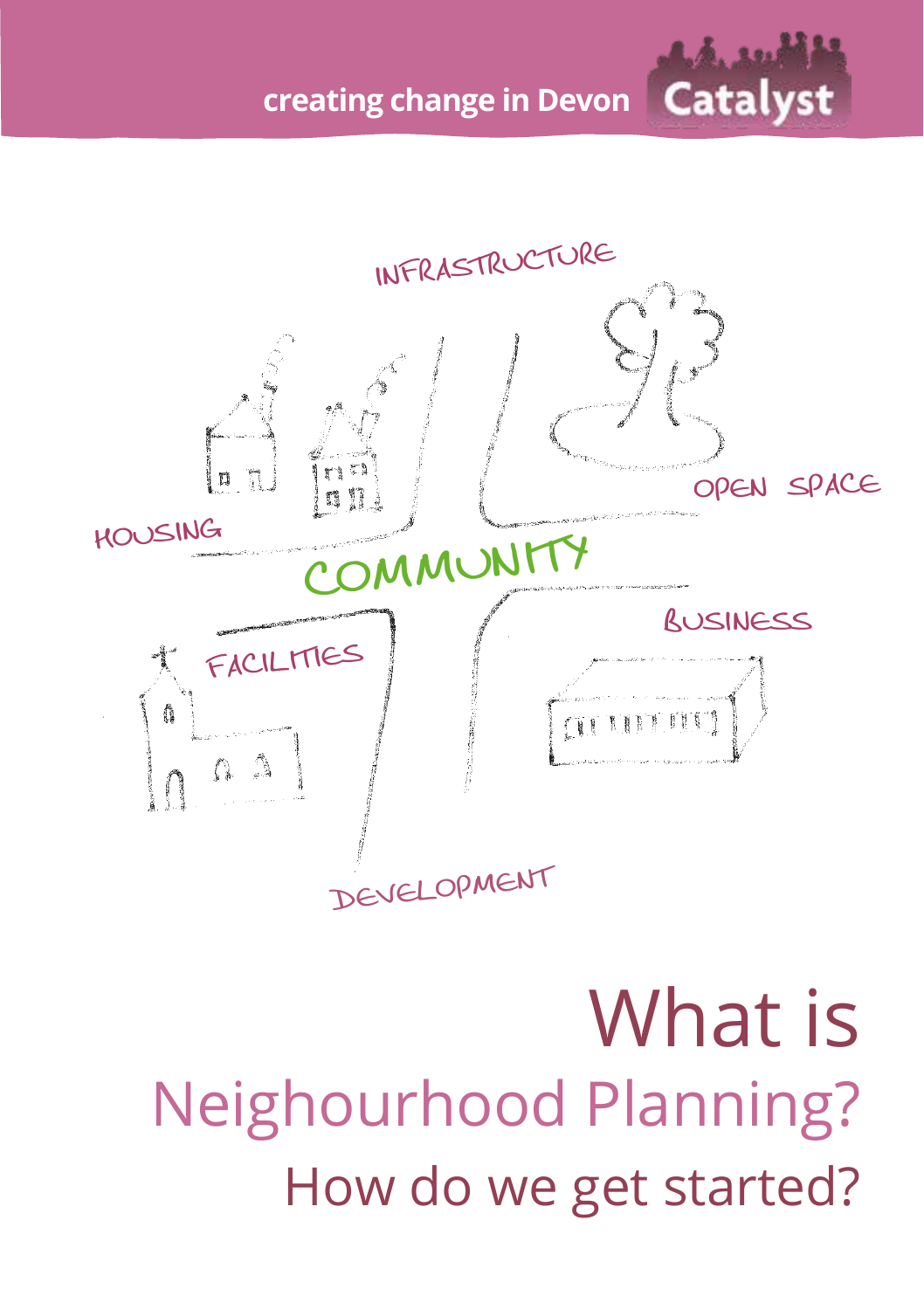# Neighbourhood Planning

#### What is it?

Neighbourhood Planning is one of the new 'rights' introduced in the Localism Act 2011. It is a way that communities can have their say on the type of development they want to see in their area. A neighbourhood plan, once adopted, will form part of the Local Development Plan.

'a right to neighbourhoods, for every neighbourhood, to insist on having a neighbourhood plan'

Greg Clark MP Minister for Decentralisation & Planning

#### What is a Neigbourhood?

The Localism Act assumes that, where they exist, a parish will constitute a neighbourhood. Where there is no parish (eg in urban areas) the community can agree with the Local Planning Authority what geographical area a neighbourhood covers.

### Who can do a Neighbourhood Plan?

- . In a parish the Town or Parish Council
- . If no Town or Parish Council exists a Neighbourhood Forum needs to be formed and approved.

#### What is the process?

- . The views of the community will be gathered through a structured and inclusive consultation process and a Neighbourhood Plan will be drafted.
- . The Neighbourhood Plan will then be subject to independent examination before finally being tested in a referendum.
- . Assuming the Neighbourhood Plan achieves more than a 50% yes vote in the referendum it is adopted by the Local Planning Authority as part of the Local Development Plan.

The outcome is that future planning applications will then be considered in accordance with the policies specified in the Neighbourhood Plan.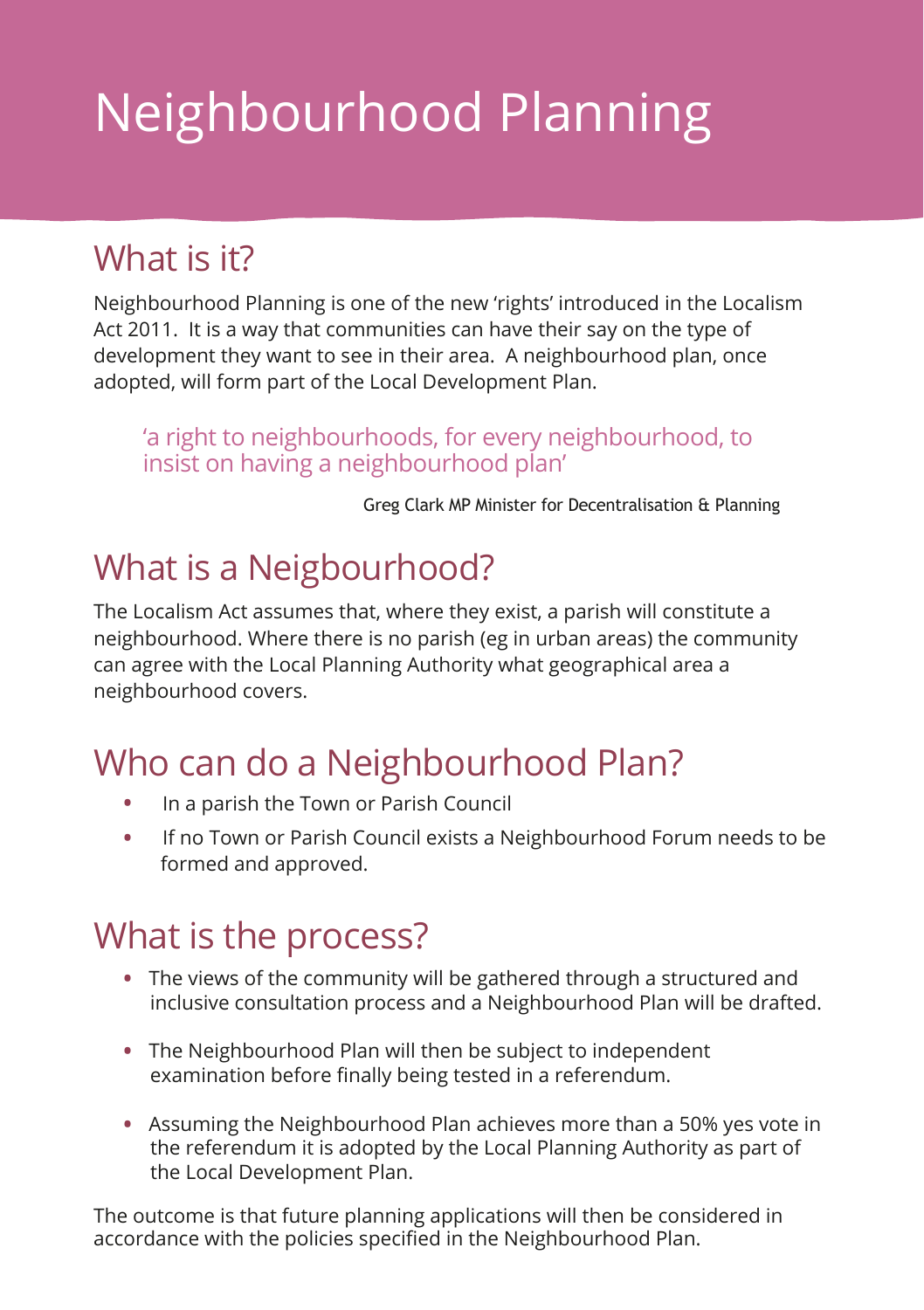#### What support can Town, Parish Councils or Neighbourhood Forums expect?

 . The Local Planning Authority will provide support for developing a Neighbourhood Plan.

'There is a duty on local authorities to cooperate with the process of producing a neighbourhood plan, …… they have to cooperate'

Greg Clark MP

- . The Local Planning Authority appoint and pay for the independent examiner
- . The Local Planning Authority arrange and pay for the referendum

#### Who is Catalyst?

Catalyst is the in-house consultancy service provided by the Community Council of Devon. Our customers can be confident that they are drawing on the experience and good standing that our 50 year track record as a professional charity and leading specialist in rural development has given us.

#### How we can help with Neighbourhood Planning.

- . Through our long standing work on Parish Plans and Town Plans we have extensive experience of effective community consultation which will be essential for Neighbourhood Planning
- . As a trusted, independent organisation we recognise the needs and aspirations of communities and Local Planning Authorities and can offer unbiased support
- . We are up to date in our knowledge and understanding of the Localism Act, the Neighbourhood Planning Regulations and the National Planning Policy Framework.
- . Where necessary we will engage the support of specialist planners in order to address specific issues.
- . Our close linkages with the Devon Association of Local Councils gives us a

## **Catalyst:** *on brief on budget on time!*